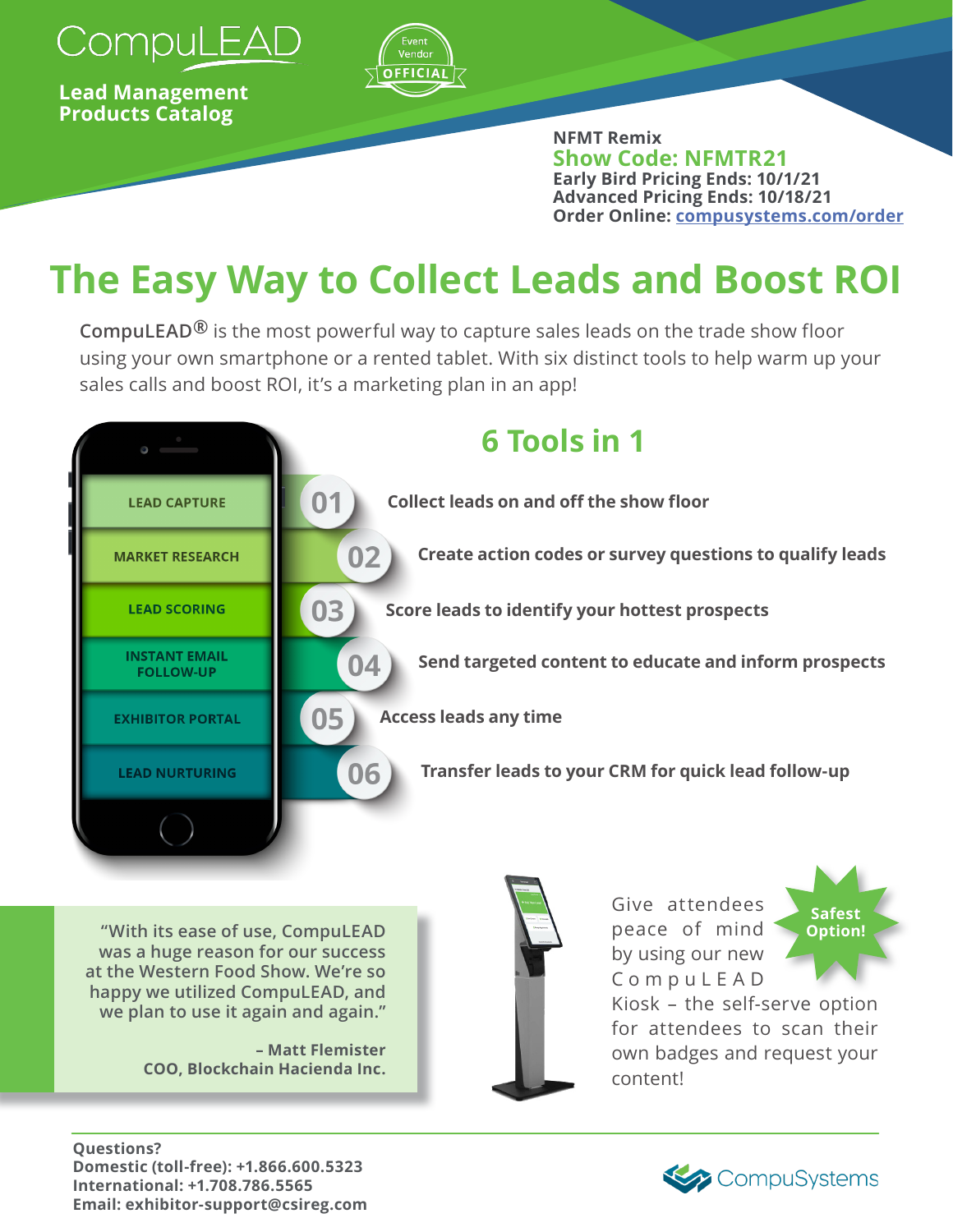

### **Lead Management Products Catalog**



**NFMT Remix Show Code: NFMTR21 Early Bird Pricing Ends: 10/1/21 Advanced Pricing Ends: 10/18/21 Order Online: [compusystems.com/order](https://www.compusystems.com/order/?e=NFMTR21)**

# **Lead Collection Options**

# **A-la-Carte**



# CompuLEAD® App (use your own device)

- Download our app to your smart phone or tablet
- Capture leads at your booth, networking dinner, or anywhere else
- Quickly qualify leads for fast follow-up

|   | $\sim$                   |  |
|---|--------------------------|--|
| ï | -<br>$\sim$<br>--        |  |
|   | ٠<br>$\sim$              |  |
|   | ٠<br>٠                   |  |
|   |                          |  |
|   | 1.11                     |  |
|   | ٠<br>$\sim$<br>٠<br>---- |  |
|   | ------<br>٠<br>----      |  |
|   | ٠<br>. .                 |  |

#### CompuLEAD® Tablet

- Rent an Android tablet with the app pre-loaded
- Capture leads at your booth, networking dinner, or anywhere else
- Quickly qualify leads for fast follow-up
- Wireless printer available (Add-on option)

# **Packages**

| Ala San Wil |  |
|-------------|--|
|             |  |
|             |  |
|             |  |
|             |  |
|             |  |
|             |  |
|             |  |

#### CompuLEAD® App Package (use your own devices)

- Download our app to 3 of your own smart phones or tablets to capture more leads simultaneously
- Qualify top prospects with custom qualifiers and surveys
- Send prospects up to 5 video links & 15 PDFs (up to 5 MB each) for quick email follow-up

#### CompuLEAD® Tablet Package

- Qualify top prospects with custom qualifiers and surveys
- Send prospects up to 5 video links & 15 PDFs for quick email follow-up
- Wireless printer pairs to one device/app at a time
- Delivery, set up, and in-booth training

#### CompuLEAD® Kiosk Package

- Kiosk stand, HD touchscreen tablet, kiosk software, integrated barcode scanner, and internet service
- Custom survey questions and digital content delivery system leave your hard copies at the office
- Delivery, set up, training, and pickup
- Dimensions: Kiosk: 4 ft. tall; Base: 22 in. long; Touchscreen tablet: 15 in. x 10 in. with 15 in. in viewable screen

#### atEvent® Premium Package (use your own device)

- Download our app to 3 of your own smart phones or tablets
- Scan business cards or badges—or enter a code for fast, contactless capture
- Capture important context with customizable qualifiers and follow-up actions
- Follow up faster with marketing automation and CRM integration
- Gain actionable event analytics in-app, in-portal, and by email post-event
- Capture marketing consent to comply with CCPA and GDPR

**Questions? Domestic (toll-free): +1.866.600.5323 International: +1.708.786.5565 Email: exhibitor-support@csireg.com**